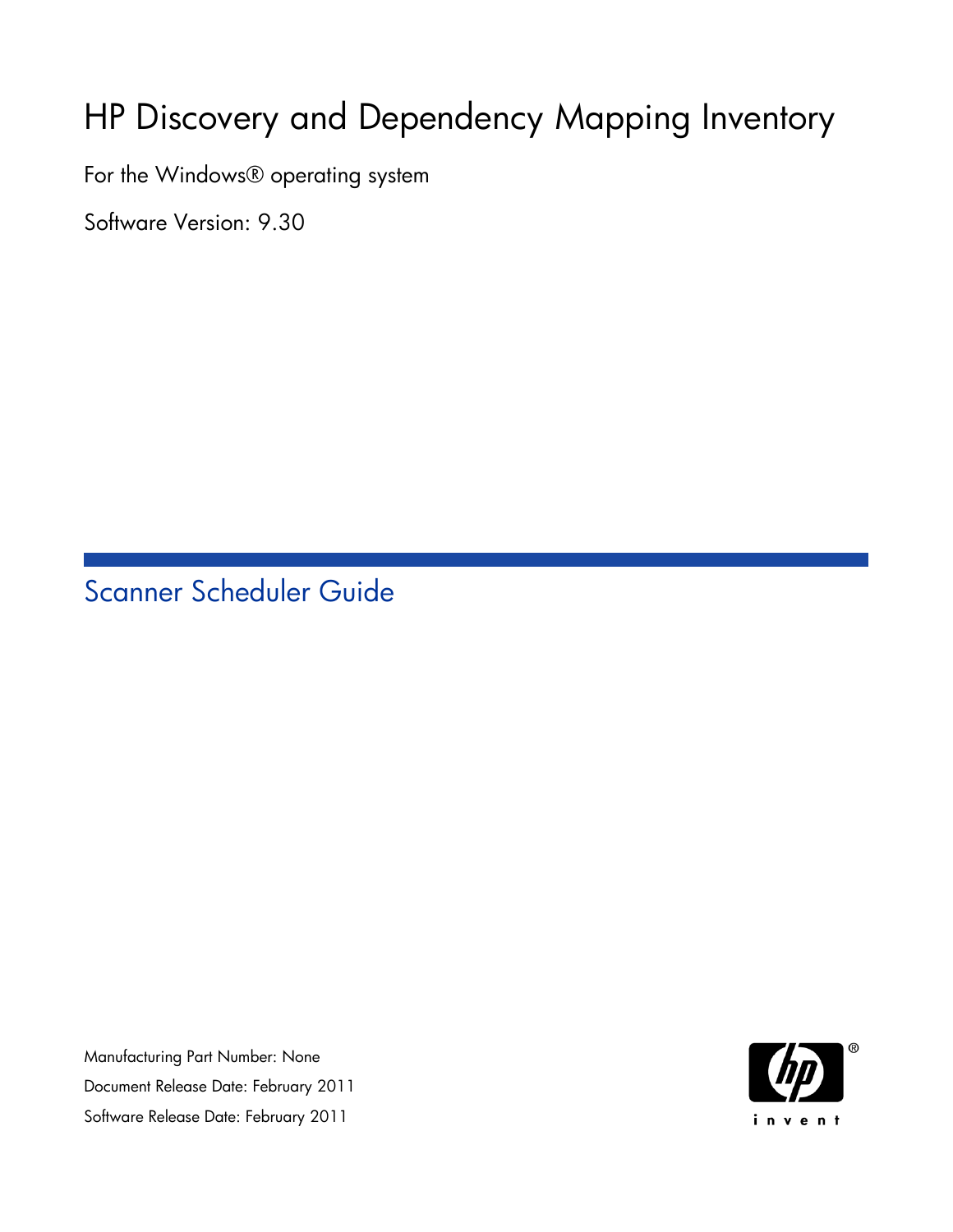### Legal Notices

### **Warranty**

The only warranties for HP products and services are set forth in the express warranty statements accompanying such products and services. Nothing herein should be construed as constituting an additional warranty. HP shall not be liable for technical or editorial errors or omissions contained herein.

The information contained herein is subject to change without notice.

#### Restricted Rights Legend

Confidential computer software. Valid license from HP required for possession, use or copying. Consistent with FAR 12.211 and 12.212, Commercial Computer Software, Computer Software Documentation, and Technical Data for Commercial Items are licensed to the U.S. Government under vendor's standard commercial license.

### Copyright Notices

© Copyright 1993-2011 Hewlett-Packard Development Company, L.P.

#### Trademark Notices

Microsoft®, Windows®, Windows Server®, Windows® XP, and Windows® 7 are U.S. registered trademarks of Microsoft Corporation.

Windows™ Vista is either a registered trademark or trademark of Microsoft Corporation in the United States and/or other countries.

UNIX<sup>®</sup> is a registered trademark of The Open Group.

Mac OS X® is a registered trademark of Apple Inc.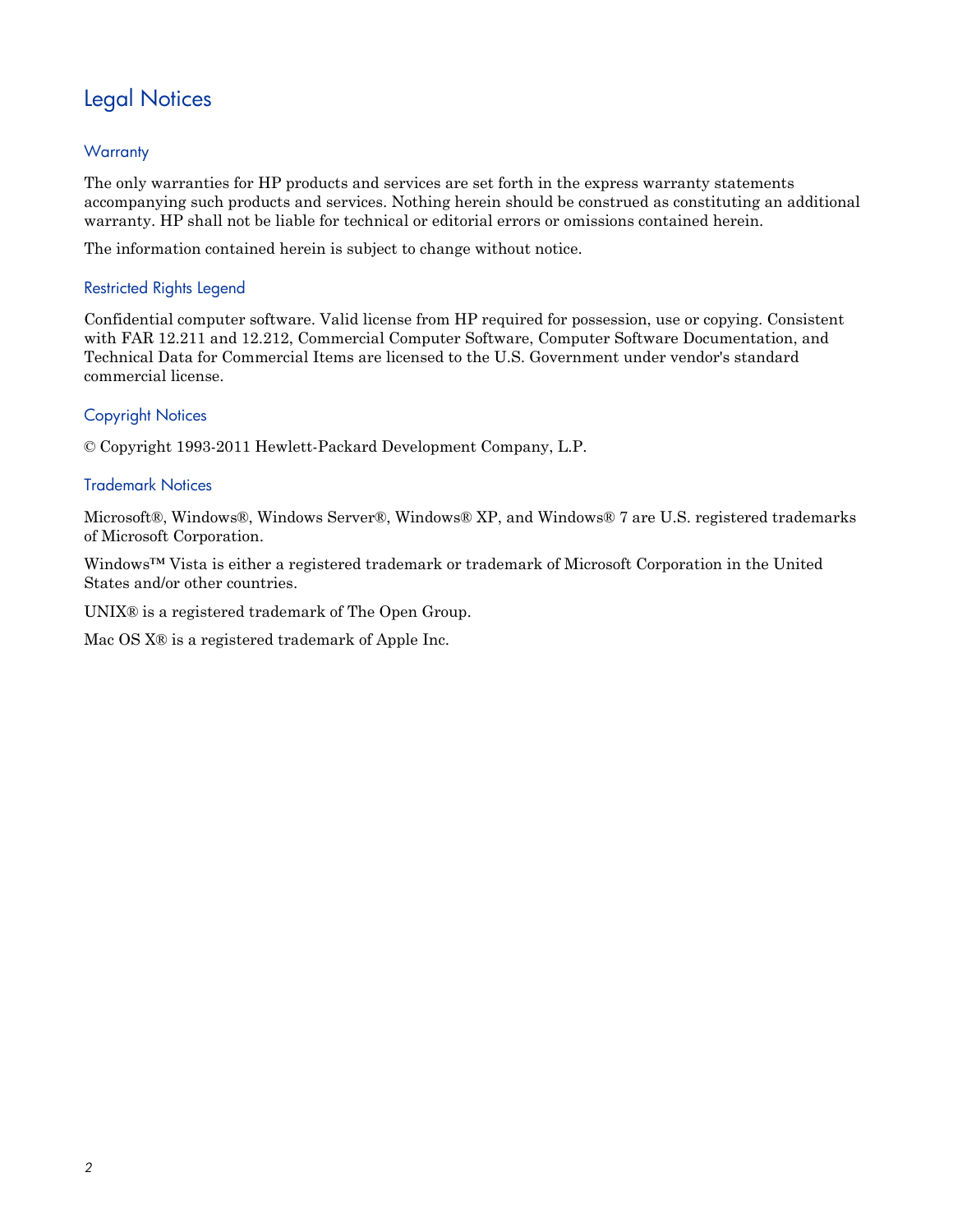### Support

You can visit the HP Software Support web site at:

#### **www.hp.com/go/hpsoftwaresupport**

HP Software online support provides an efficient way to access interactive technical support tools. As a valued support customer, you can benefit by using the support site to:

- Search for knowledge documents of interest
- Submit and track support cases and enhancement requests
- Download software patches
- Manage support contracts
- Look up HP support contacts
- Review information about available services
- Enter into discussions with other software customers
- Research and register for software training

Most of the support areas require that you register as an HP Passport user and sign in. Many also require an active support contract. To find more information about support access levels, go to the following URL:

#### **http://h20230.www2.hp.com/new\_access\_levels.jsp**

To register for an HP Passport ID, go to the following URL:

#### **http://h20229.www2.hp.com/passport-registration.html**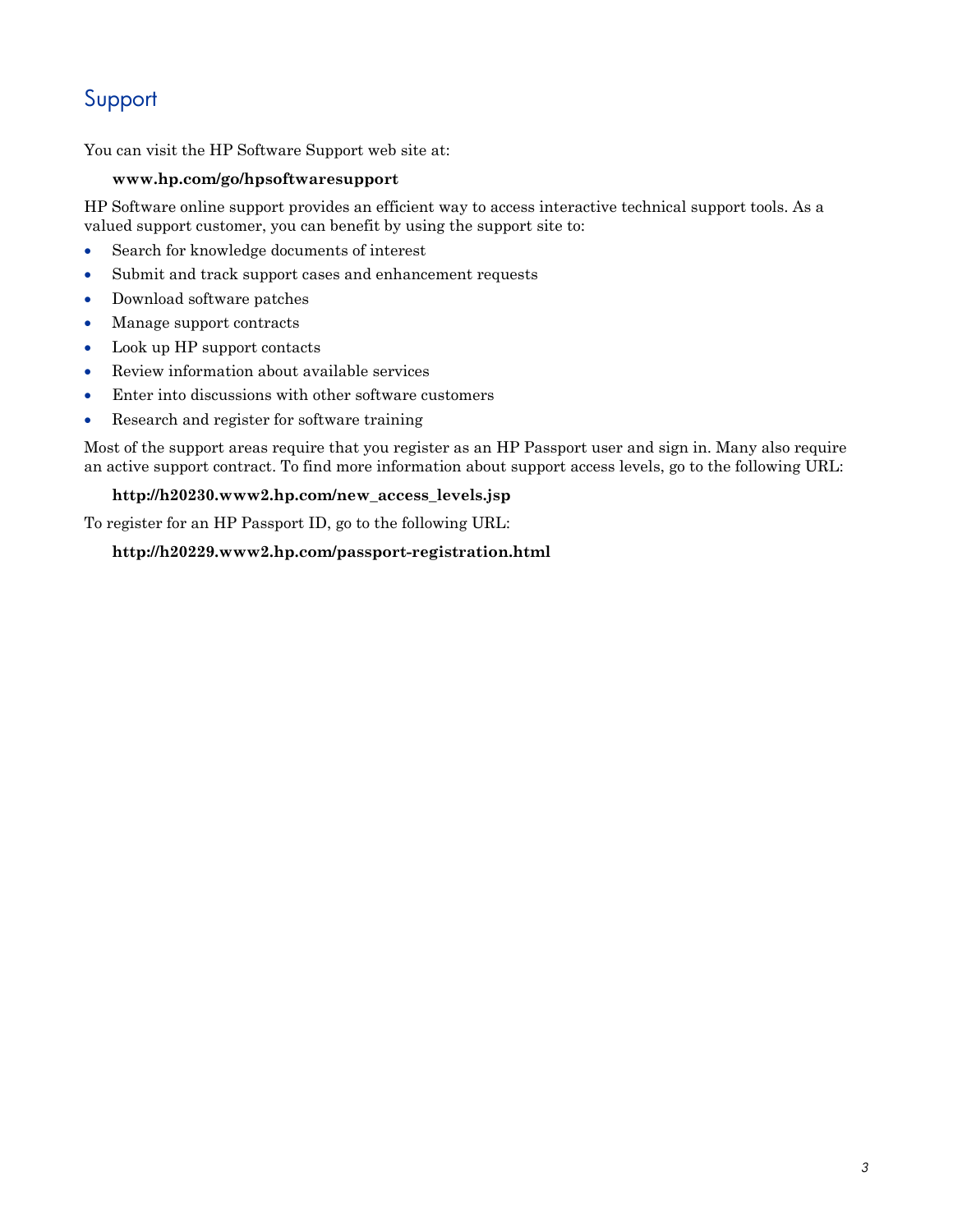# HP Discovery and Dependency Mapping Inventory

# Scanner Scheduler Guide

Software version: 9.30 / February 2011

This document provides an overview of the new Scanner Scheduler feature in Discovery and Dependency Mapping Inventory (DDM Inventory) version 9.30. It contains important information not included in the manuals or in the online help.

[Introduction](#page-4-0) [Installation](#page-5-0) [Uninstallation](#page-7-0) [How It Works](#page-8-0) [Configuration Options](#page-9-0) [Logging](#page-11-0)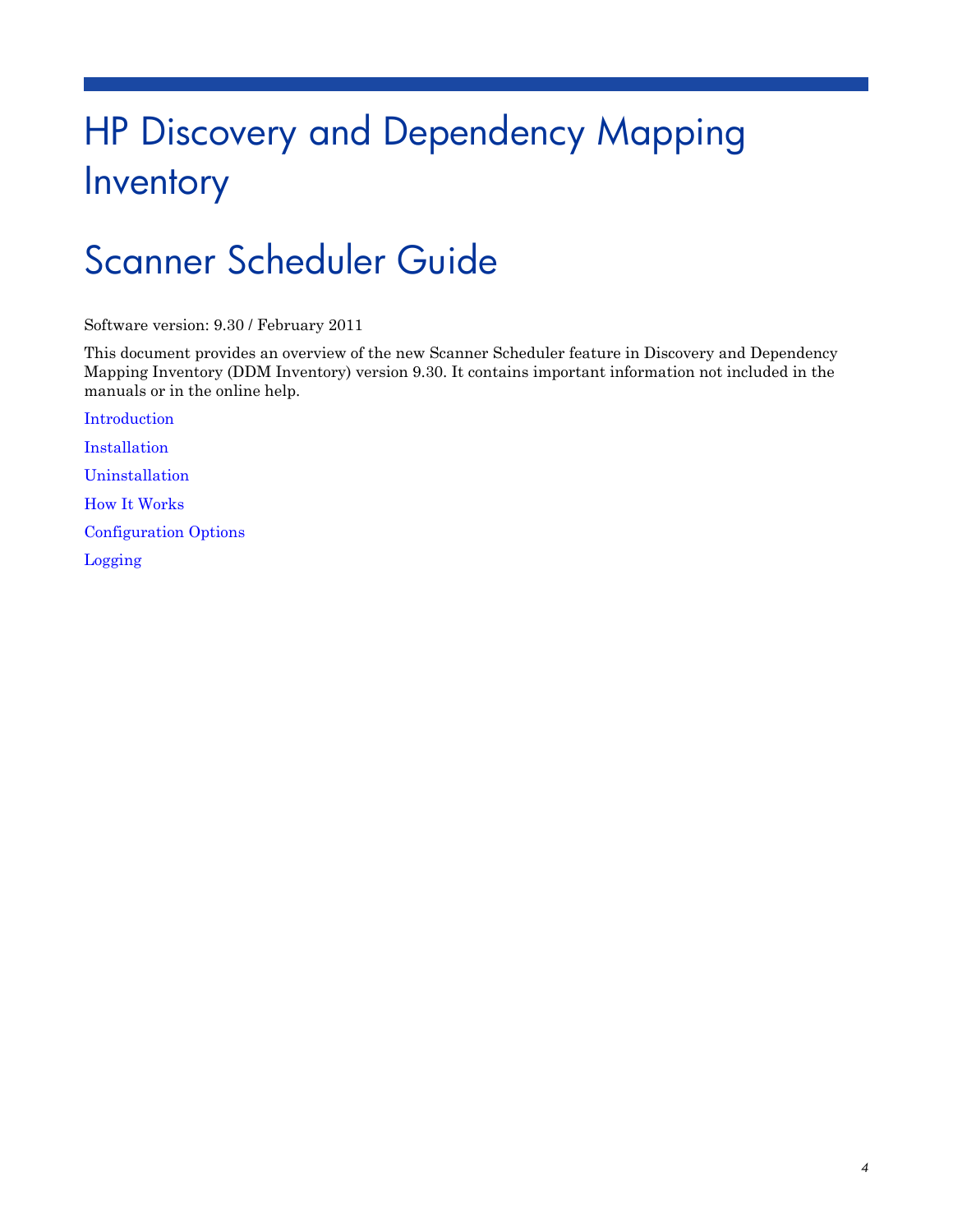## <span id="page-4-0"></span>**Introduction**

The most convenient way of running the inventory scanners in DDM Inventory is in the Enterprise Mode via agents or by using agentless capabilities. In this scenario, the scanner deployment and execution is driven by the DDM Inventory server and can be executed based on configured schedules. For the Enterprise Mode to work properly, the DDM Inventory server must be able to connect to the managed devices directly in order to establish communications either with the DDM Inventory agent or operating system services (such as SSH on UNIX and Windows RPC) for agentless scanning.

Unfortunately, direct network connectivity may not always be possible because of the segmentation of the network; for example, when using Network Address Translation (NAT) or because of firewalls that partition the network.

The Scanner Scheduler is a standalone component in DDM Inventory that allows for more flexible scanner deployment scenarios in the Manual Deployment mode. It implements the scanner scheduling capabilities in cases where the DDM Inventory server is not able to connect to the device directly. In this case, the scanner scheduling happens locally on the managed computer itself, rather than being driven from the DDM Inventory server itself. The Scanner Scheduler can be used on its own or in combination with a chain of the DDM Inventory Store and Forward servers that facilitates the transfer of the scan files through multiple firewalls.

The Scanner Scheduler runs as a service (Windows) or as a detached process (UNIX) on a client computer and, according to its configuration parameters, periodically runs the DDM Inventory Scanner. The Scanner has the ability to save the scan file off-site to a remote location, which is most likely to be a Store and Forward server or the DDM Inventory server itself. The Scanner Scheduler can also periodically update its configuration by retrieving a new version of the configuration located in its config.ini file from a remote location. The Scanner Scheduler supports the same platforms as the DDM Inventory Scanner.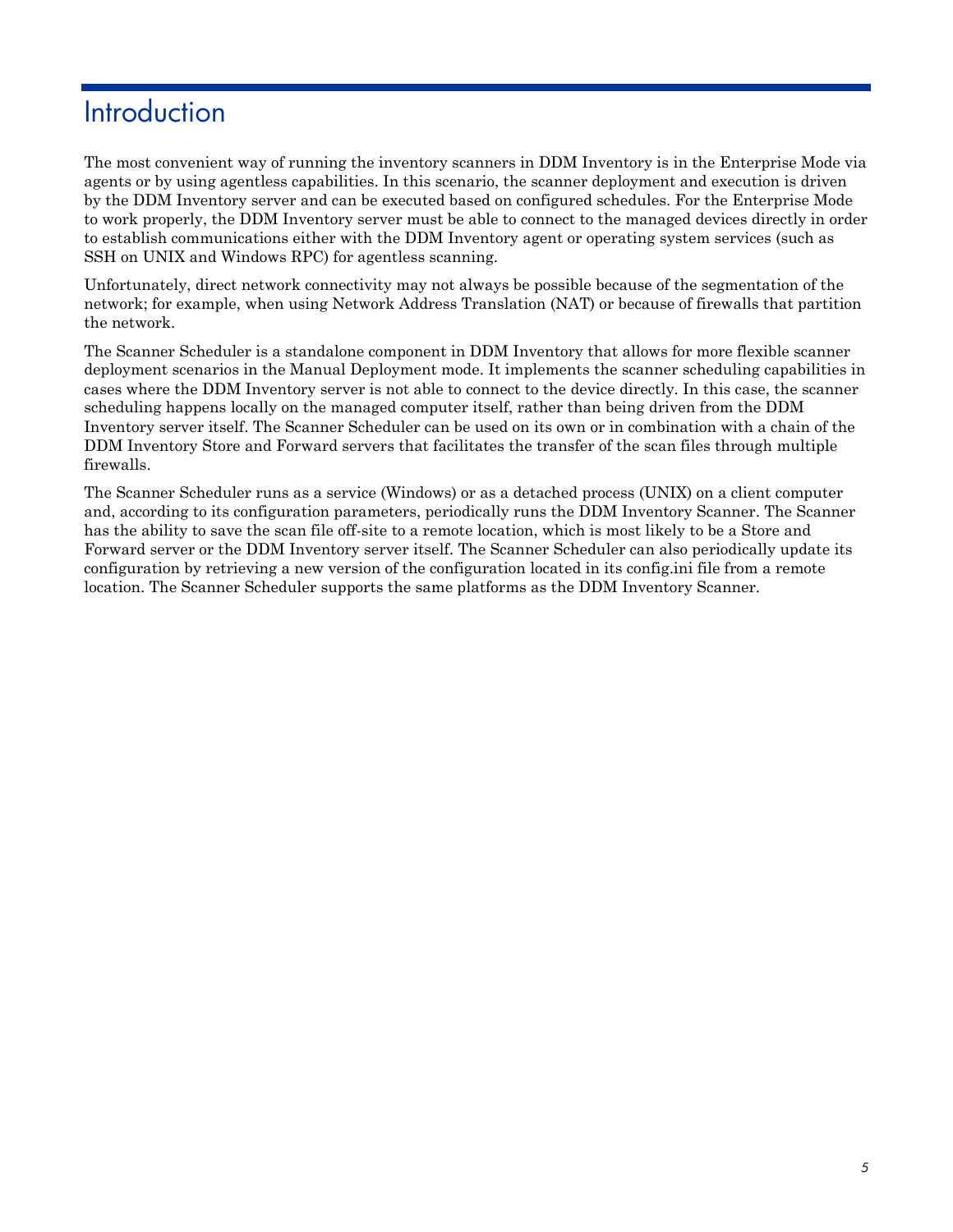## <span id="page-5-0"></span>**Installation**

### Windows (x86)

The Scanner Scheduler is packaged as an MSI file on Windows x86. The MSI is named **HP DDM Inventory Scanner Scheduler (x86) 9.30.000.xxxx.msi**. You can install the Scanner Scheduler by double-clicking the MSI file and following the installation wizard. The installation is very similar to the DDM Inventory agent installer. By default, the program is installed in the following location:

<ProgramFiles>\Hewlett-Packard\DDMI\9.30\Scanner Scheduler

| File name            | Comment                                                  |
|----------------------|----------------------------------------------------------|
| ScannerScheduler.exe | The executable file of the Scanner Scheduler service     |
| config.ini           | The configuration parameters of the Scanner Scheduler    |
| curl.exe             | The executable file to retrieve a new configuration file |
| libeay32.dll         | OpenSSL DLL to enable Curl to work over HTTPS            |
| libssl32.dll         | OpenSSL DLL to enable Curl to work over HTTPS            |
| curl-ca-bundle.crt   | Root CA certificates to enable Curl to work over HTTPS   |

#### **Table 1 – Windows installation**

The Windows service is registered with the following parameters:

| Service attribute | Value                     |
|-------------------|---------------------------|
| Service Name      | ovedScannerScheduler      |
| Display Name      | HP DDMI Scanner Scheduler |
| Startup Type      | Automatic                 |

Silent installation is also possible. This can be invoked by typing the following on a command line:

msiexec /quiet /I "HP DDM Inventory Scanner Scheduler (x86) 9.30.000.xxxx.msi"

If extensive debug MSI logging is required, it can be enabled by adding the following command line option to msiexec:

/L\*v <FullPathToLogFile>

This is useful for troubleshooting the installation.

The installer UI does not allow the default installation directory to be changed. If the product needs to be installed onto an alternative location, this can be specified in the INSTALLDIR MSI property as follows:

msiexec /quiet /I "HP DDM Inventory Scanner Scheduler (x86) 9.30.000.xxxx*.*msi" INSTALLDIR=C:\ScannerScheduler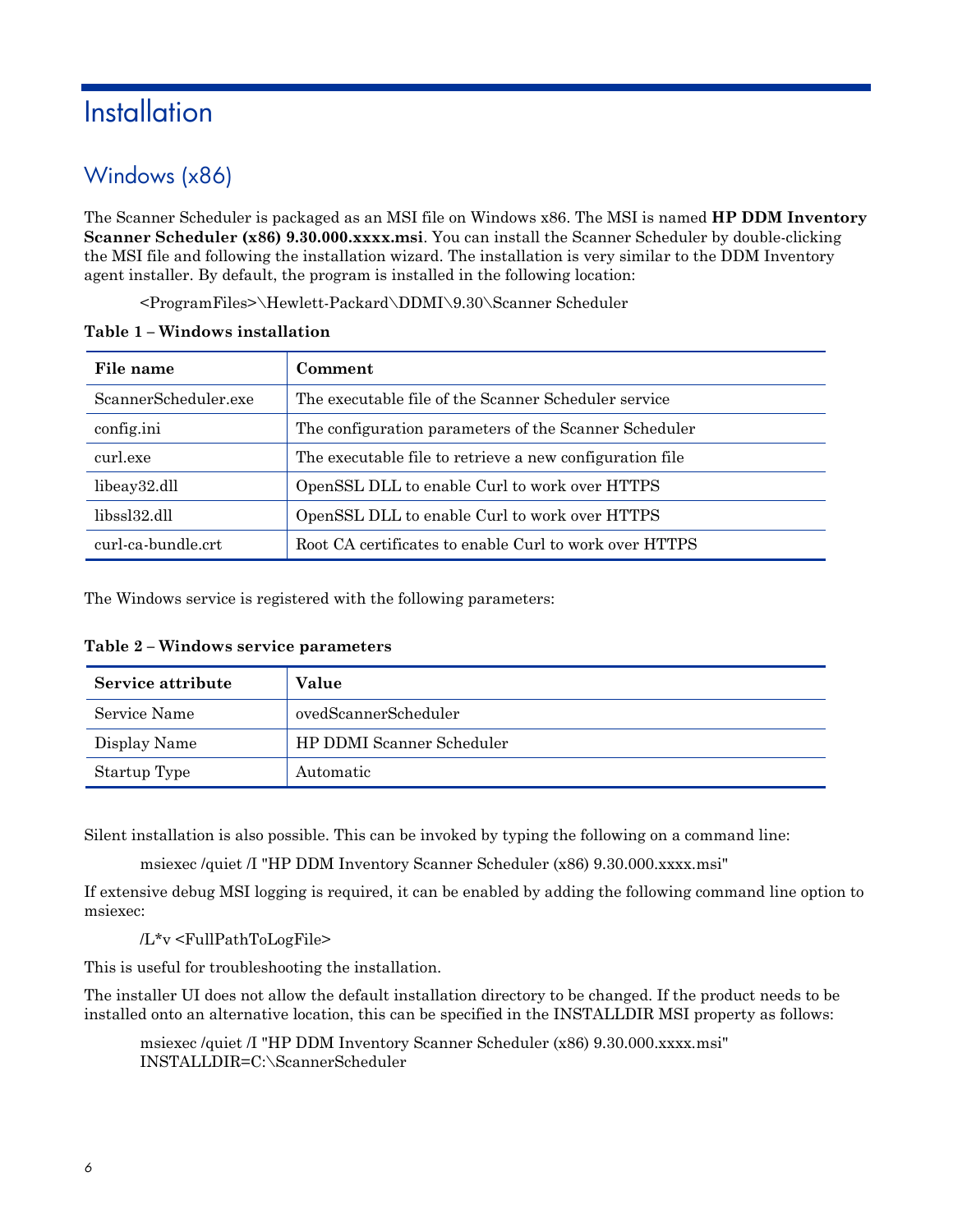### UNIX/Mac OS X

The Scanner Scheduler package is provided as a compressed tarball archive named **hp-ddm-inventoryscanner-scheduler-<platform>-9.30.000.<buildnumber>.tar.Z**. The content of this archive is as follows:

| File name              | Comment                                                  |
|------------------------|----------------------------------------------------------|
| bin/scansched          | The executable file of the Scanner Scheduler service     |
| bin/config.ini         | The configuration parameters of the Scanner Scheduler    |
| bin/curl               | The executable file to retrieve a new configuration file |
| bin/curl-ca-bundle.crt | Root CA certificates to enable Curl to work over HTTPS   |

**Table 3 – UNIX/Mac OS X installation**

To install the Scanner Scheduler, perform the following steps:

- 1. Select and then create an installation directory on a local file system that is only accessible by the root.
- 2. Extract the content of the Scanner Scheduler tar.Z file to that directory.
- 3. Run the following commands:
	- a. cd <installdir>
	- b. compress  $-d$   $\leq$  packagename $\geq$  tar. $Z$
	- c. tar -xf <packagename>.tar
- 4. The Scanner Scheduler should be run as root in order to be able to execute scanners with root privileges.
- 5. The Scanner Scheduler can be launched as part of the UNIX start up scripts as follows:

nohup <installdir>/bin/scanshed&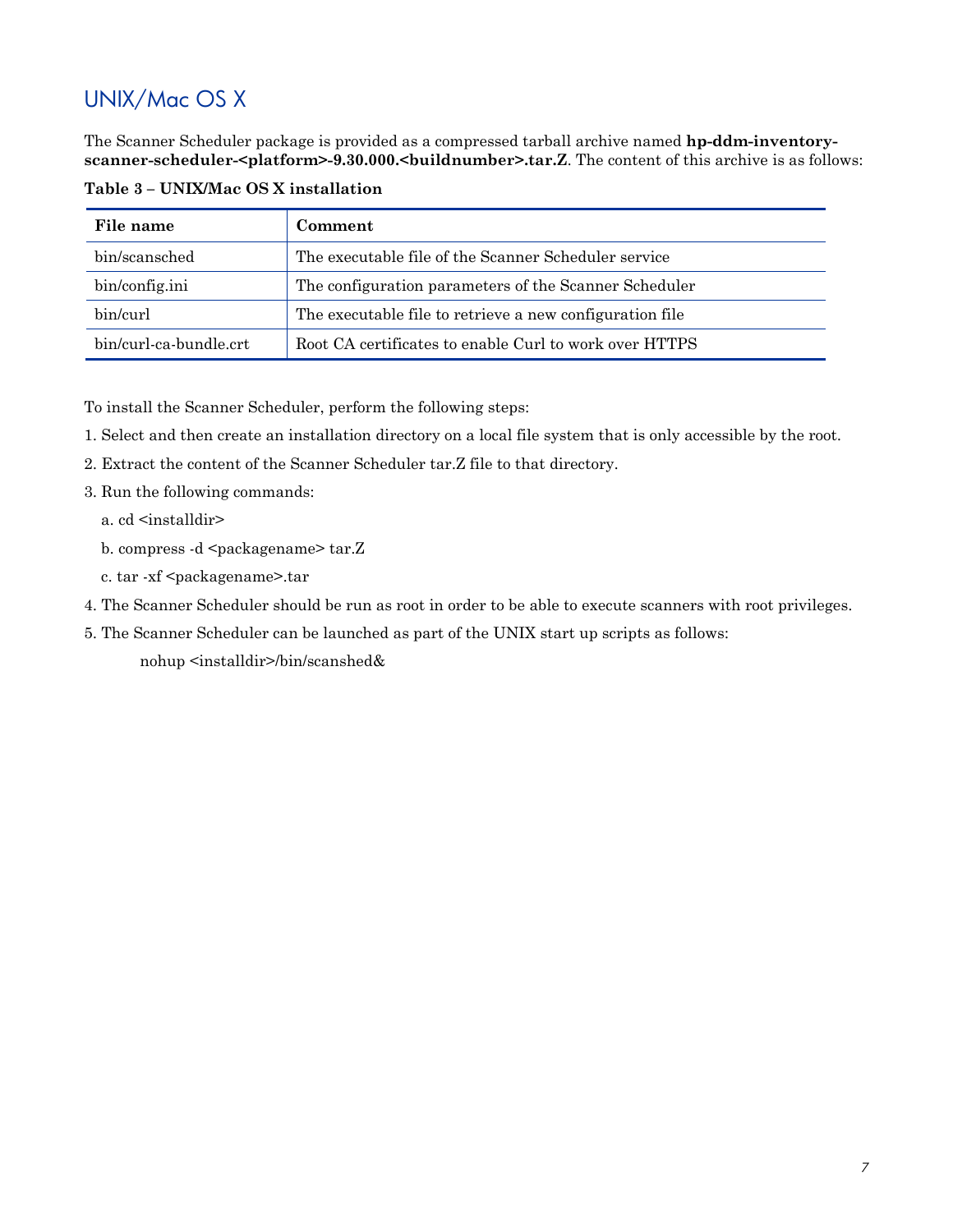# <span id="page-7-0"></span>**Uninstallation**

### Windows (x86)

The Scanner Scheduler can be uninstalled manually by finding the entry "HP DDM Inventory Scanner Scheduler (x86) 9.30.000.xxxx" in Add/Remove Programs (Windows XP/Windows Server 2003) or Programs and Features (Windows Vista/Windows Server 2008/Windows Server 2008 R2/Windows 7) in Control Panel and clicking the **Remove** or **Uninstall** button. This can also be done from the command line as follows:

msiexec /X "HP DDM Inventory Scanner Scheduler (x86) 9.30.000.xxxx.msi"

For a silent uninstall, add the /quiet switch to the msiexec command line.

### UNIX/Mac OS X

To uninstall the Scanner Scheduler on UNIX/Mac OS X, perform the following steps:

- 1. Kill the scanshed process.
- 2. Remove the relevant parts that launch the Scanner Scheduler from the system startup scripts.
- 3. Delete the Scanner Scheduler installation directory as follows:

rm –rf <installdir>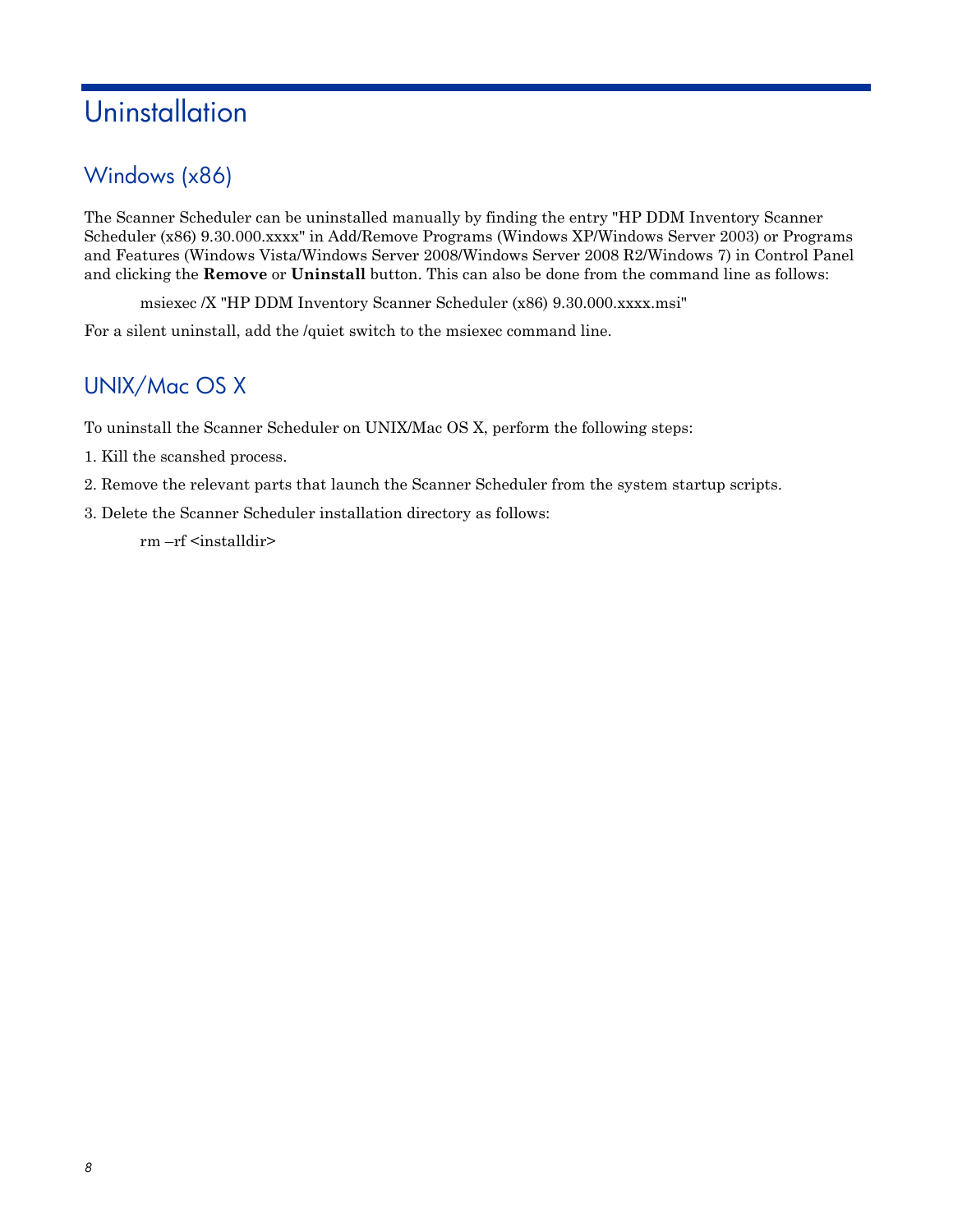# <span id="page-8-0"></span>How It Works

1. On startup, the Scanner Scheduler reads the configuration parameters from the config.ini file.

2. The Scanner Scheduler then attempts to run the scanner according to the [Scan] section of the config.ini file.

3. The Scanner Scheduler attempts to retrieve a new configuration file according to configuration parameters specified in the [DownloadConfig] section of the config.ini file. Curl is used for this purpose, and should be instructed to save the new configuration into the file named config.tmp.

4. Once the download is complete, the Scanner Scheduler attempts to load the configuration from this file. If the file is found to be valid, the original config.ini will be replaced with the newly downloaded config.tmp file and the new scheduling parameters will take effect.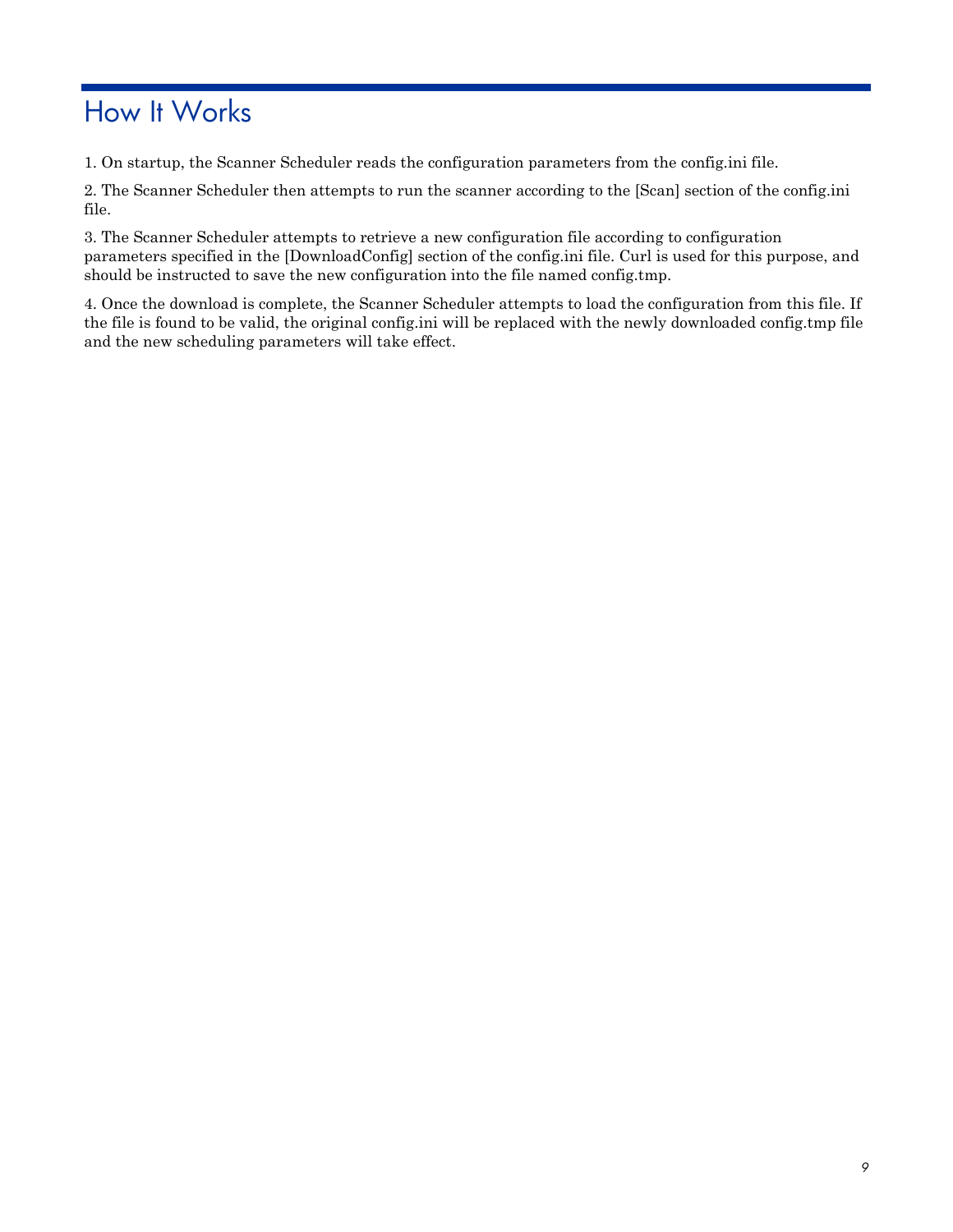# <span id="page-9-0"></span>Configuration Options

The configuration below is the printout of the config.ini file. ;;;;;;;;;;;;;;;;;;;;;;;;;;;;;;;;;;;;;;;;;;;;;;;;;;;;;;;;;;;;;;;;;;;;;;;;;;;;;;;;;; ; File: config.ini ; ; This file is used by the Scanner Scheduler service to schedule when the scanner ; is to be run, and when a new schedule is to be downloaded. ;;;;;;;;;;;;;;;;;;;;;;;;;;;;;;;;;;;;;;;;;;;;;;;;;;;;;;;;;;;;;;;;;;;;;;;;;;;;;;;;;; ;;;;;;;;;;;;;;;;;;;;;;;;;;;;;;;;;;;;;;;;;;;;;;;;;;;;;;;;;;;;;;;;;;;;;;;;;;;;;;;;;; ; Scanner schedule ;;;;;;;;;;;;;;;;;;;;;;;;;;;;;;;;;;;;;;;;;;;;;;;;;;;;;;;;;;;;;;;;;;;;;;;;;;;;;;;;;; [Scan] Monday=00:00-23:59 Tuesday=00:00-23:59 Wednesday=00:00-23:59 Thursday=00:00-23:59 Friday=00:00-23:59 Saturday=00:00-23:59 Sunday=00:00-23:59 FrequencyHours=0 RandomDelayMinutes=60 CommandLine=scan ;;;;;;;;;;;;;;;;;;;;;;;;;;;;;;;;;;;;;;;;;;;;;;;;;;;;;;;;;;;;;;;;;;;;;;;;;;;;;;;;;; ; Download schedule ;;;;;;;;;;;;;;;;;;;;;;;;;;;;;;;;;;;;;;;;;;;;;;;;;;;;;;;;;;;;;;;;;;;;;;;;;;;;;;;;;; [DownloadConfig] Monday=00:00-23:59 Tuesday=00:00-23:59 Wednesday=00:00-23:59 Thursday=00:00-23:59 Friday=00:00-23:59 Saturday=00:00-23:59 Sunday=00:00-23:59 FrequencyHours=0 CommandLine=curl http://localhost/ --output config.tmp

### **Table 4 – Config.ini keys**

| <b>INI Key Name</b>                                                        | Description                                                                                                                                                                                                                                                                                                                             |
|----------------------------------------------------------------------------|-----------------------------------------------------------------------------------------------------------------------------------------------------------------------------------------------------------------------------------------------------------------------------------------------------------------------------------------|
| Monday<br>Tuesday<br>Wednesday<br>Thursday<br>Friday<br>Saturday<br>Sunday | For each day of the week, you can modify the range of hours during<br>which scheduling is allowed (by using a 24-hour clock). In the default<br>schedules, the operation is always allowed. Multiple time intervals can<br>be specified. In such cases, they have to be separated by commas; for<br>example:<br>10:00-12:00,14:00-18:00 |
| FrequencyHours                                                             | This key needs to be set to a valid number of hours for how frequently<br>the scheduled event is to take place. For example, to use a weekly<br>interval for inventory collection or configuration download, set the value                                                                                                              |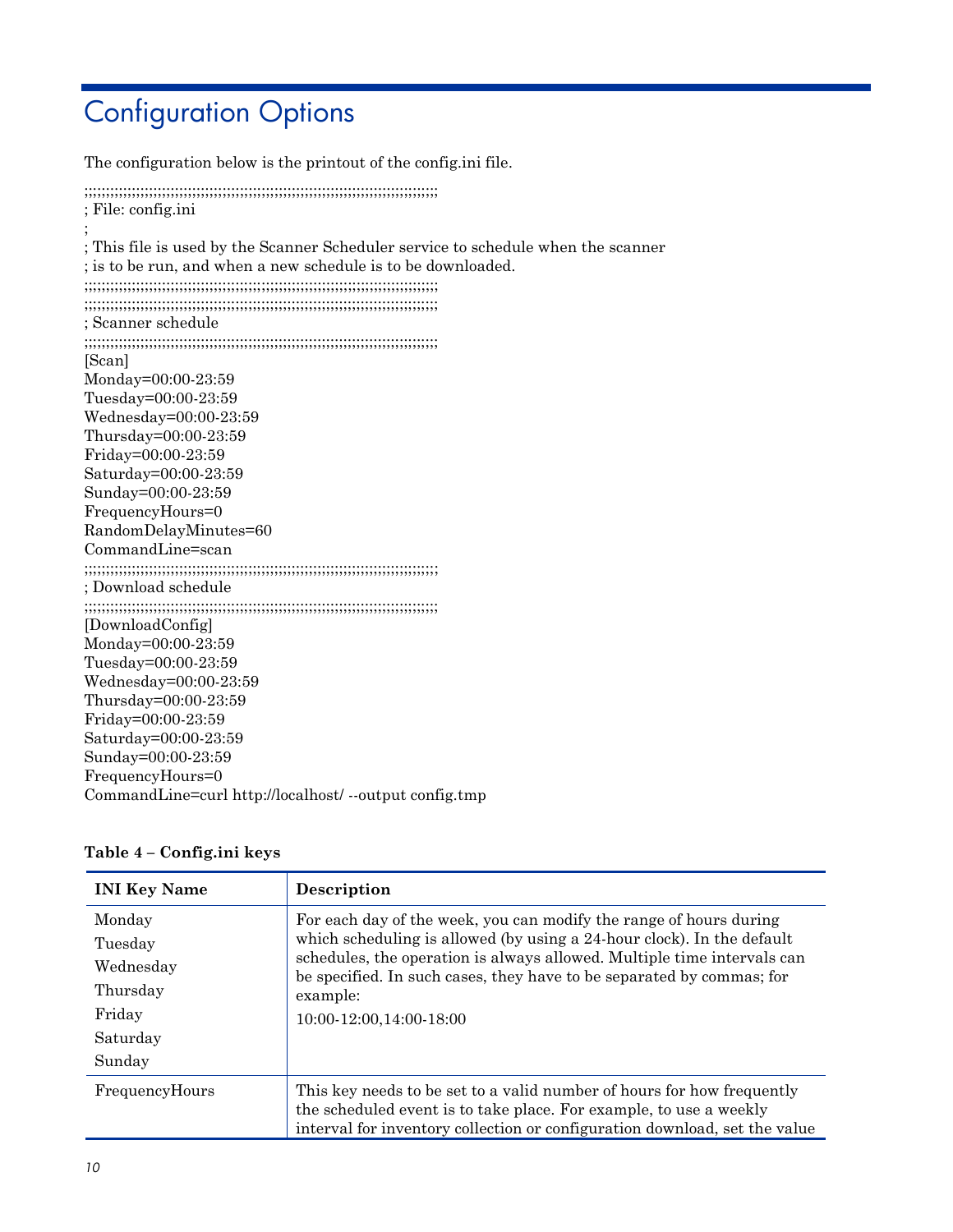|                    | to 168. The default configuration has both schedules disabled, as the<br>scheduling frequency is set to 0.                                                                                                                                                                                                                                                                                                                                                                                                                                                                                                                                                                                                                                                                                                                                                                                                                                                                                                                                                                                                                                          |
|--------------------|-----------------------------------------------------------------------------------------------------------------------------------------------------------------------------------------------------------------------------------------------------------------------------------------------------------------------------------------------------------------------------------------------------------------------------------------------------------------------------------------------------------------------------------------------------------------------------------------------------------------------------------------------------------------------------------------------------------------------------------------------------------------------------------------------------------------------------------------------------------------------------------------------------------------------------------------------------------------------------------------------------------------------------------------------------------------------------------------------------------------------------------------------------|
| RandomDelayMinutes | This key can be used to specify a random delay to be added to the<br>Scanner start time. For example, if the Scanner is supposed to be run at<br>9 a.m. and the random delay is 60 minutes, it will actually run at a<br>random point in time between 9 a.m. and 10 a.m. This allows you to<br>spread the load so that not all scanners run at the same time (and save<br>the results at the same time). If this setting is 0, no random delay will<br>be added when running the Scanner.                                                                                                                                                                                                                                                                                                                                                                                                                                                                                                                                                                                                                                                           |
| CommandLine        | This entry needs to be populated with a valid command line to run the<br>scheduled program. In the [Scan] section, it should specify the<br>command line to run the DDM Inventory Scanner. The Scanner is not<br>supplied together with the Scanner Scheduler. It needs to be installed<br>and/or deployed separately; for example, by packaging it as a HP Client<br>Automation or HP Server Automation package. By default, if no path is<br>specified, the command line assumes that the Scanner is located in the<br>same directory as the Scanner Scheduler executable itself (i.e. the<br>installation directory of the Scanner Scheduler). If the Scanner is<br>located in another directory, the full path to the Scanner needs to be<br>specified on the command line. In the [DownloadConfig] section, this<br>key specifies the command line to run the program that will fetch the<br>new Scanner Scheduler configuration file. For convenience, DDM<br>Inventory is supplied with the popular Curl open source program that<br>can retrieve files using FTP, HTTP and HTTPS. Update the URL to<br>where the new schedule can be found. |

By default, both schedules (for running the scanner and downloading the new configuration) are disabled, so the Scanner Scheduler will be running, but not doing anything. In order for the Scanner Scheduler to start scheduling new events, the config.ini file needs to be modified (or an updated version deployed, for example, as a HP Client Automation or HP Server Automation package). At the very least, the FrequencyHours and CommandLine keys must be changed.